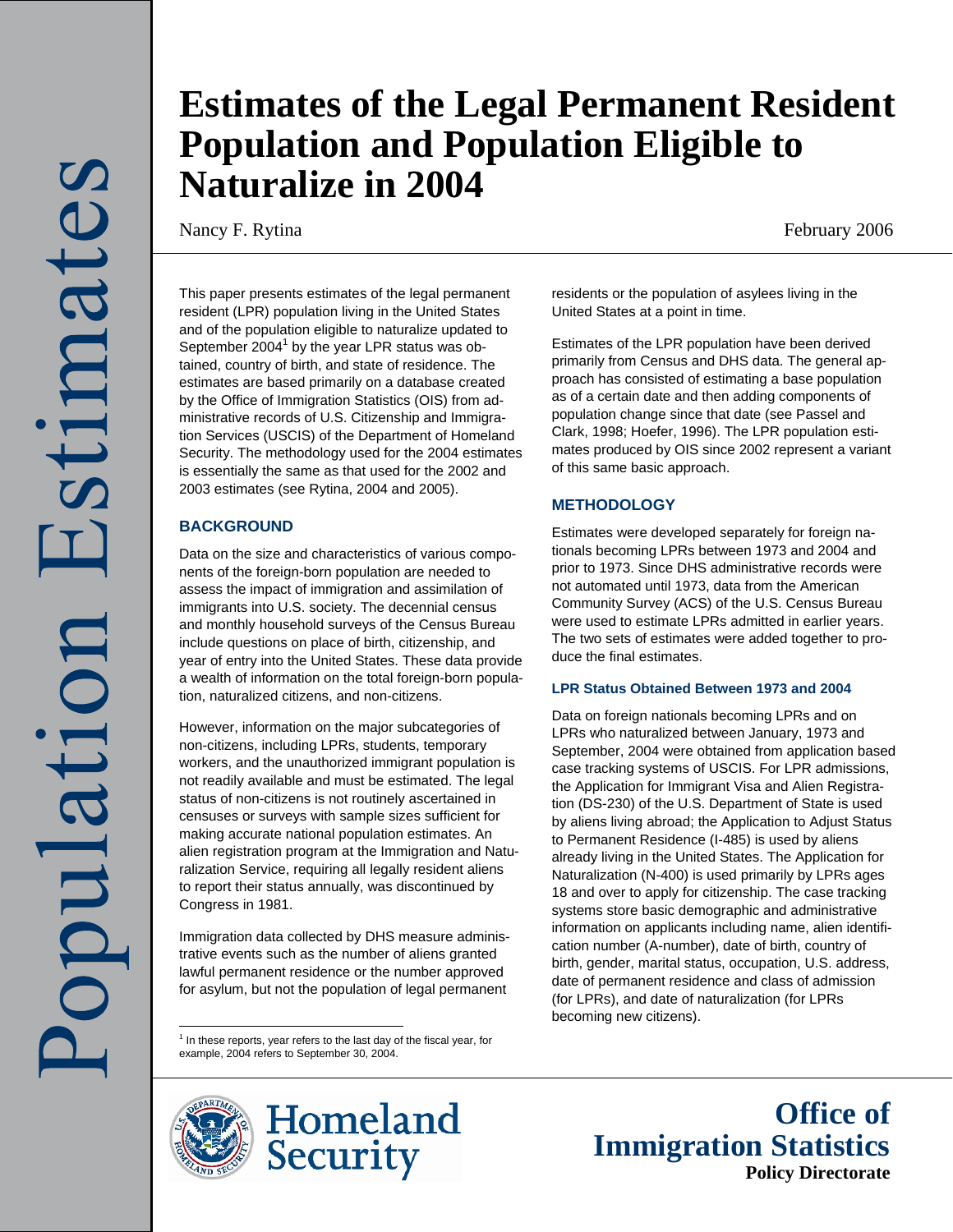OIS matched the records of persons becoming LPRs with the records of LPRs who naturalized by A-number. Exclusion of the matched records left a base population of persons who became LPRs between 1973 and 2004 but who had not naturalized as of the end of September 2004. The base population was then reduced because it included LPR children who had derived citizenship. The resulting population was then further reduced for estimated mortality and emigration between the date of admission for permanent residence and September, 2004 as described below.

*Derivative Citizenship.* Most LPRs become citizens either by applying for naturalization when they are at least 18 years old (through the standard naturalization application, the N-400) or, if they are under 18, by deriving citizenship upon the naturalization of their parents (one parent beginning in February, 2001). Aliens who derive citizenship are not required to apply for a certificate of citizenship reflecting their citizenship status. As a result, a complete count of LPRs who derive citizenship does not exist.

Evidence of derivative citizenship is suggested by the lower naturalization rates through 2004 of foreign nationals who were under age 16 when they became LPRs compared to those who were older, regardless of the year they obtained LPR status. For these population estimates, it was assumed that the cumulative "citizenship" rate (derivative citizenship plus naturalization) through 2004 of LPRs who were under age 16 when they became LPRs was the same as the rate for foreign nationals who were age 16 when they obtained LPR status. (Substituting age 15 or age 17 as the standard had little effect on the final LPR estimates.) The derivative citizenship rate implied by this assumption is probably conservative. Compared to older children, young LPR children have more years of exposure to the U.S. educational system, peers, culture, and other factors that predispose immigrants to U.S. citizenship.

*Mortality.* LPRs were survived to 2004 by their age when they obtained LPR status and gender using mortality rates by age and sex from 1989-91 life tables

(National Center for Health Statistics, 1997). The period 1989-91 was considered representative of the year LPR status was obtained. The average age of foreign nationals at the time they become LPRs is about 28 years. Therefore, mortality has little effect on the estimates for recent LPRs but a greater effect on foreign nationals who became LPRs earlier, for example, during the 1970s.

*Emigration.* Estimating emigration accurately is challenging because the U.S. government has not collected official statistics since 1957. Most observers agree that emigration of the LPR population from the U.S. is substantial. Between 1900 and 1990, an estimated one-quarter to one-third of LPRs emigrated from the U.S. (see Warren and Kraly, 1985; Ahmed and Robinson, 1994; Mulder et al., 2002). This analysis uses emigration rates developed for the 1980-90 period by Ahmed and Robinson (1994) that were modified by Robert Warren (2003) for the legally resident population. Warren's modification uses an emigration rate of 3.26 percent for the first year and decreases each subsequent year's rate by 5 percent. LPRs admitted as refugees and asylees were assumed to emigrate at 50 percent the rate of other LPRs each year. Substituting 25 percent for 50 percent has little numeric impact on either the overall estimates or on the estimates of LPRs from countries from which many refugees and asylees come (e.g., Cuba or Vietnam).

After adjusting for derivative citizenship, mortality, and emigration, the data were tabulated by the year LPR status was obtained, country of birth, and state of residence. The use of state of residence provided on the application for permanent residence ignores subsequent internal migration and affects the state-level estimates to the extent that migration to and from each state is not the same.

# **LPR Status Obtained Prior to 1973**

An estimate of this population was obtained from the Census Bureau's 2004 American Community Survey (ACS). It was assumed that all non-citizens in 2004 who entered the United States before 1973 were LPRs. Under the registry provisions of immigration law, aliens of good

moral character who are not deportable or removable and have lived in the United States continuously since January 1, 1972 are eligible for LPR status. Year of entry was assumed to represent the year of admission for permanent residence since most LPRs admitted before 1973 came directly from abroad.

The ACS data were tabulated by country of birth, state of residence, and year of entry. ACS data are not available for countries where estimates are based on small numbers of observations, but this omission should have little effect on the estimates for the leading countries shown in this report. In addition, LPRs who reported entering the United States before 1973 were excluded from the USCIS administrative data in order to avoid double counting of the pre-1973 population.

# **LPR Population Eligible to Naturalize**

The estimated LPR population eligible to naturalize was calculated based on class of admission and the year LPR status was obtained. Most LPRs are required to meet a five-year residency requirement for naturalization. Spouses of U.S. citizens are eligible in three years. There are several other exceptions to the fiveyear residency requirement, most of which affect small numbers of immigrants. However, immigrants eligible under these other provisions of immigration law cannot be identified until they naturalize.

It was therefore assumed that all LPRs are required to meet a five-year residency requirement except for those whose permanent residence status was as a spouse of a U.S. citizen. Certain categories of immigrants receive credit for the period prior to the actual grant of lawful permanent resident status. The credited time or earlier dates are not included in the LPR records used for this analysis and must be estimated. Asylees are credited one year in asylum status toward their lawful permanent resident status. Asylees were therefore assumed eligible to naturalize four years after approval of their adjustment of status application.

Refugees, Lautenberg parolees, and cancellation of removal immigrants also receive credit for residence in the United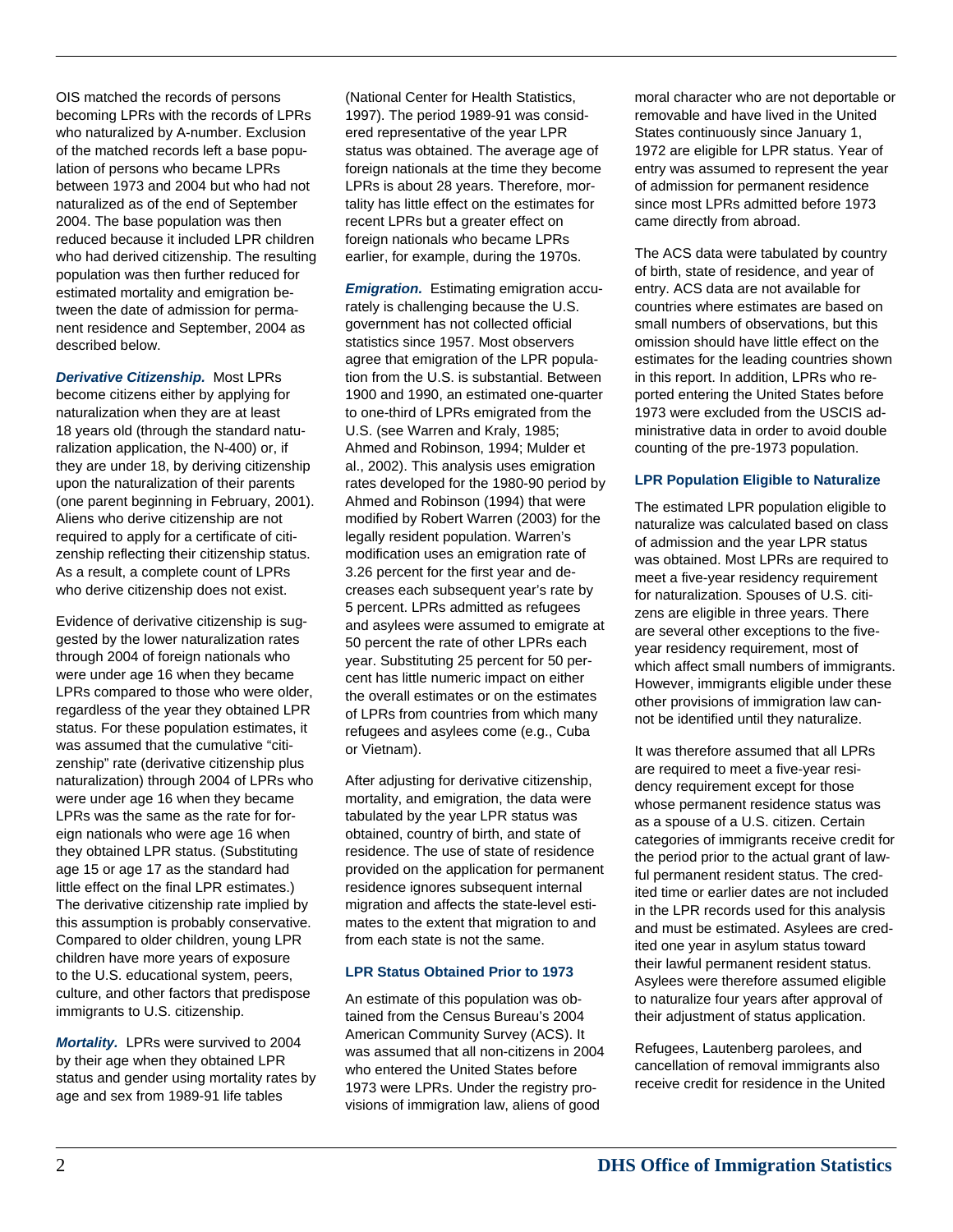States prior to the actual grant of lawful permanent residence based, respectively, on the date of entry into the United States as a refugee, the date of parole, and the date of cancellation of removal. It was assumed that two years elapse between these earlier dates and the date of approval of the application for permanent residence so that these LPRs are eligible for naturalization approximately three years after approval of their application for adjustment.

## **FINDINGS**

#### **Overview**

In September 2004, the estimated LPR population was 11.6 million and an estimated 8.0 million LPRs were eligible to naturalize (see Table 1). These estimates are slightly higher than the 2003 estimates of 11.4 million and 7.8 million, respectively.<sup>2</sup> The LPR population for 2004 (11.6 million) is consistent with an estimate of 11.7 million obtained by Jeffrey Passel (personal communication, 2005) derived from March Supplements to the Current Population Survey using methods described in Passel et al. (2004).

The entries in Table 2 show the contribution of each data source and adjustment to the final estimated LPR population in 2004. According to USCIS administrative records, 23.1 million foreign nationals became LPRs of the United States between 1973 and 2004. By 2004, that number had been reduced by one-half. Naturalizations accounted for 8.4 million (36 percent). An estimated 0.7 million (3 percent) had derived citizenship before

 $\overline{a}$ 

#### **Estimated Size of the Legal Permanent Residence Population by Eligibility to Naturalize: 2003 to 2004**  (in millions)

| Legal permanent residents                                                                                                                                                                                                                                                                                     | 2003 | 2004 |  |
|---------------------------------------------------------------------------------------------------------------------------------------------------------------------------------------------------------------------------------------------------------------------------------------------------------------|------|------|--|
|                                                                                                                                                                                                                                                                                                               | 11.4 | 11.6 |  |
| Eligible to naturalize                                                                                                                                                                                                                                                                                        | 7.8  | 8.0  |  |
| Not eligible to naturalize                                                                                                                                                                                                                                                                                    | 3.6  | 3.6  |  |
| $Q_{\text{c}}$ and $Q_{\text{c}}$ and $Q_{\text{c}}$ and $Q_{\text{c}}$ and $Q_{\text{c}}$ and $Q_{\text{c}}$ and $Q_{\text{c}}$ and $Q_{\text{c}}$ and $Q_{\text{c}}$ and $Q_{\text{c}}$ and $Q_{\text{c}}$ and $Q_{\text{c}}$ and $Q_{\text{c}}$ and $Q_{\text{c}}$ and $Q_{\text{c}}$ and $Q_{\text{c}}$ a |      |      |  |

Source: U.S. Department of Homeland Security, Office of Immigration Statistics

#### Table 2.

#### **Components of the Estimated Legal Permanent Resident Population: 2004**

| Category                                                            | Number<br>(in millions) |
|---------------------------------------------------------------------|-------------------------|
|                                                                     | 23.1                    |
|                                                                     | 8.4                     |
|                                                                     | 0.7                     |
|                                                                     | 3.5                     |
|                                                                     | 10.6                    |
|                                                                     | 1.0                     |
|                                                                     | 11.6                    |
|                                                                     | 3.6                     |
| equals Estimated LPR population eligible to naturalize as of 9/2004 | 8.0                     |

Note: Column entries may not sum to total due to rounding.

Source: U.S. Department of Homeland Security, Office of Immigration Statistics

#### Table 3.

#### **Year of Admission for Permanent Residence of the Estimated Legal Permanent Resident Population: 2004**

|               | All legal permanent residents  |         | Legal permanent residents<br>eligible to naturalize |         |
|---------------|--------------------------------|---------|-----------------------------------------------------|---------|
| Year admitted | <b>Number</b><br>(in millions) | Percent | Number<br>(in millions)                             | Percent |
| Total         | 11.6                           | 100.0   | 8.0                                                 | 100.0   |
|               | 0.2                            | 1.9     | 0.2                                                 | 2.7     |
|               | 0.5                            | 4.4     | 0.5                                                 | 6.4     |
|               | 0.9                            | 7.6     | 0.9                                                 | 11.0    |
|               | 1.7                            | 14.8    | 1.7                                                 | 21.6    |
|               | 4.2                            | 36.4    | 4.1                                                 | 52.0    |
|               | 3.3                            | 28.4    | 0.5                                                 | 6.3     |
|               | 0.8                            | 6.6     |                                                     |         |

- Represents zero.

Note: Column entries may not sum to total due to rounding.

Source: U.S. Department of Homeland Security, Office of Immigration Statistics

becoming 18 years old and 3.5 million (15 percent) had died or emigrated. An estimated 3.6 million LPRs in 2004 had not met the residency requirement for naturalization leaving 8.0 million LPRs eligible to naturalize.

The LPR populations grew only slightly between 2003 and 2004. The increase in Table 1. **The intervals of the in-** Table 1. Table 1. **The in-** Table 1. Table 1. The increase in naturalizations, derivative citizenship, emigration, and mortality and the decrease in the population that obtained LPR status prior to 1973 (see Table 1 of the 2003 estimates in Rytina, 2005).

<sup>2</sup>The 2003 estimates were revised downward by 0.1 estimate (10.6 million or 91 percent of the  $\overline{ }$ The major sources of methodological error in the estimates are the assumptions made about emigration, mortality, and derivative citizenship. Errors in the estimate of these components affect the USCIS-based portion of the 2004 LPR total 11.6 million). A 25 percent error in either direction in the estimate of these

components combined (0.7 for derivative citizenship + 3.5 for emigration and mortality = 4.2 million) would increase/decrease the total estimated LPR population by 1 million.

The estimates derived from the 2004 ACS (1.0 million or about 9 percent of the total 11.6 million) are subject to both sampling

The estimated sampling error at the 90 percent confidence level for a 1.0 million estimate is plus or minus 0.1 million. $3$ Estimates by country of birth and state of residence are based on smaller numbers of observations and are affected more by sampling error. Major sources of nonsampling error include the possibility of misreporting of citizenship status and year of entry by ACS respondents**.** 

 $2$ The 2003 estimates were revised downward by 0.1 million by the use of the ACS rather than the March Current Population Survey to estimate the pre-1973 LPR population.

<sup>&</sup>lt;sup>3</sup>Calculated using technical documentation for the 2004 American Community Survey (U.S. Bureau of the Census, 2005).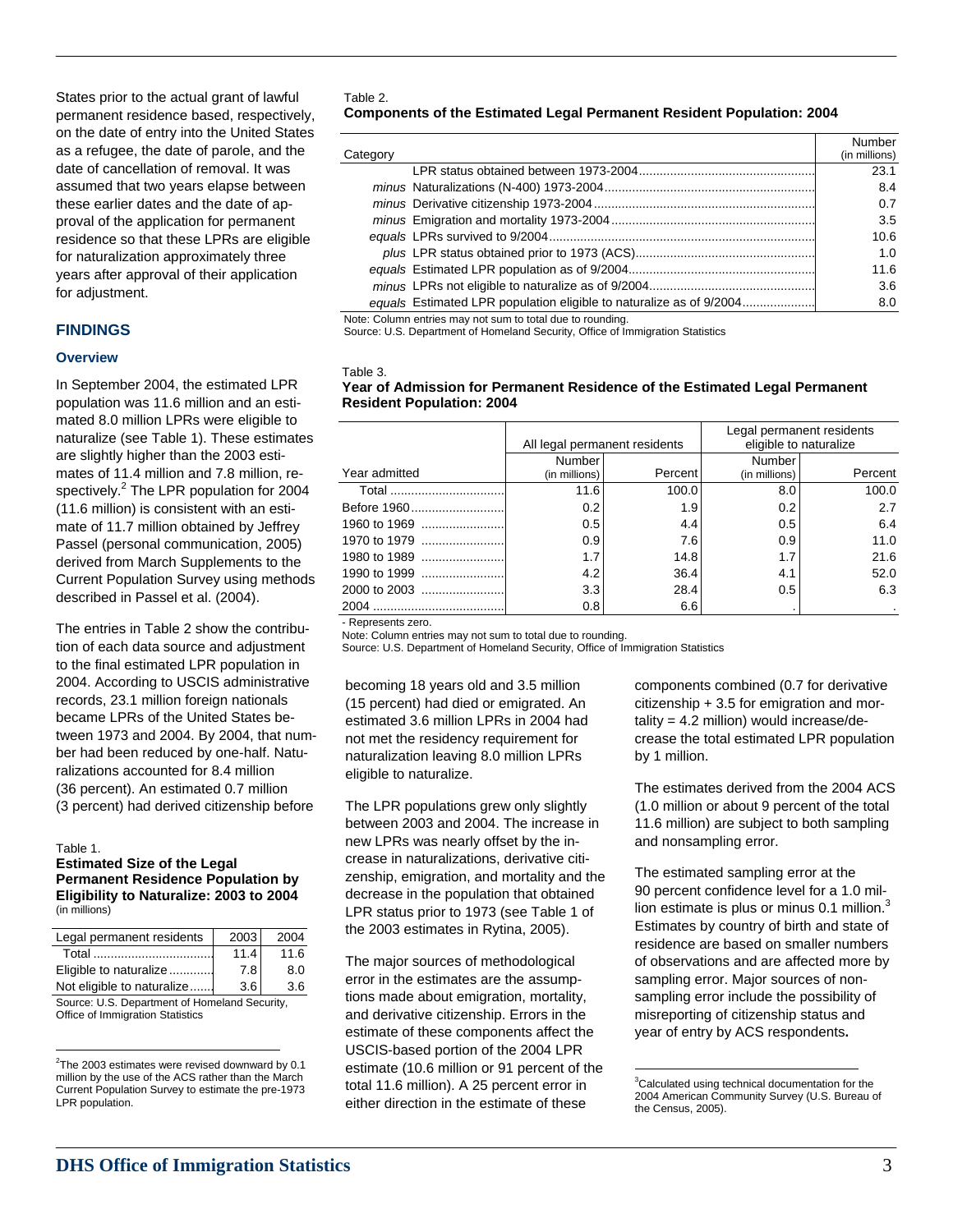#### **Year LPR Status Obtained** Table 4.

The vast majority of the LPR population in 2004 obtained its current legal status during the current or previous decade (see Table 3). One-third (35 percent) gained permanent residence between 2000 and 2004. Seventy-one percent became LPRs in 1990 or later. Only 14 percent became LPRs before 1980.

# **Country of Birth**

Estimates of the LPR population by country of birth are displayed in Table 4 for countries with at least 50,000 LPRs. Mexico was the leading country of origin. An estimated 3.1 million, or 27 percent, of LPRs came from Mexico. Other leading countries of birth included the Philippines, India, People's Republic of China, the Dominican Republic, Vietnam, Canada, El Salvador, Korea, and the United Kingdom. An estimated 56 percent of all LPRs in 2004 were born in these 10 countries. The 44 countries displayed in Table 4 represented 87 percent of the estimated LPR population in 2004.

In general, the size of the LPR population from a given country is affected by the level of immigration from that country as well as the propensity of LPRs from that country to naturalize. Mexico was the leading country of birth of the LPR population in 2004 because legal immigration from Mexico greatly exceeds that of any other sending country, and Mexicans have historically been among the least likely LPRs to naturalize. Among foreign nationals who became LPRs between 1973 and 1985, the overall naturalization rate through 2004 was 60 percent, but 70 percent for LPRs from Asian countries and 40 percent for LPRs from Mexico and European countries (Office of Immigration Statistics, unpublished tabulations, 2005).

The leading countries of origin of the LPR population eligible to naturalize are very similar to the total LPR population. The lower ranking for India among the LPR population eligible to naturalize partly reflects its relatively recent sizable LPR flows. India surpassed the People's Republic of China in 2001 as the second leading country of birth of legal immigrants behind Mexico (*2003 Yearbook of Immigration Statistics*, 2004).

# **Country of Birth of Estimated Legal Permanent Resident Population: 2004**

|                               | All legal permanent residents |         | Legal permanent residents<br>eligible to naturalize |         |
|-------------------------------|-------------------------------|---------|-----------------------------------------------------|---------|
|                               | Number                        |         | Number                                              |         |
| Country of birth <sup>1</sup> | (in millions)                 | Percent | (in millions)                                       | Percent |
|                               | 11.6                          | 100.0   | 8.0                                                 | 100.0   |
|                               | 3.1                           | 26.5    | 2.4                                                 | 29.8    |
|                               | 0.5                           | 4.6     | 0.3                                                 | 4.1     |
|                               | 0.5                           | 4.1     | 0.2                                                 | 2.7     |
| China, People's Republic      | 0.4                           | 3.8     | 0.2                                                 | 2.7     |
| Dominican Republic            | 0.4                           | 3.7     | 0.3                                                 | 4.1     |
|                               | 0.4                           | 3.1     | 0.2                                                 | 3.1     |
|                               | 0.3                           | 2.8     | 0.3                                                 | 3.2     |
|                               | 0.3                           | 2.6     | 0.2                                                 | 2.5     |
|                               | 0.3                           | 2.5     | 0.2                                                 | 2.7     |
| United Kingdom                | 0.3                           | 2.4     | 0.2                                                 | 2.8     |
|                               | 0.3                           | 2.3     | 0.2                                                 | 2.6     |
|                               | 0.2                           | 1.9     | 0.2                                                 | 2.1     |
|                               | 0.2                           | 1.8     | 0.1                                                 | 1.6     |
|                               | 0.2                           | 1.6     | 0.2                                                 | 1.9     |
|                               | 0.2                           | 1.5     | 0.1                                                 | 1.4     |
|                               | 0.2                           | 1.4     | 0.1                                                 | 1.4     |
|                               | 0.2                           | 1.3     | 0.1                                                 | 1.1     |
|                               | 0.1                           | 1.1     | 0.1                                                 | 1.2     |
|                               | 0.1                           | 1.0     | 0.1                                                 | 0.7     |
|                               | 0.1                           | 1.0     | 0.1                                                 | 0.8     |
|                               | 0.1                           | 0.9     | 0.1                                                 | 0.8     |
|                               | 0.1                           | 0.9     | 0.1                                                 | 0.9     |
|                               | 0.1                           | 0.9     | 0.1                                                 | 0.7     |
|                               | 0.1                           | 0.9     | 0.1                                                 | 0.8     |
|                               | 0.1                           | 0.9     | 0.1                                                 | 0.7     |
|                               | 0.1                           | 0.9     | 0.1                                                 | 1.2     |
|                               | 0.1                           | 0.8     | 0.1                                                 | 0.7     |
|                               | 0.1                           | 0.7     | 0.1                                                 | 0.6     |
| Bosnia-Herzegovina            | 0.1                           | 0.7     |                                                     | 0.5     |
|                               | 0.1                           | 0.7     | 0.1                                                 | 0.7     |
| Trinidad and Tobago           | 0.1                           | 0.6     | 0.1                                                 | 0.7     |
|                               | 0.1                           | 0.6     |                                                     | 0.5     |
|                               | 0.1                           | 0.6     | 0.1                                                 | 0.8     |
|                               | 0.1                           | 0.6     | 0.1                                                 | 0.7     |
|                               | 0.1                           | 0.6     |                                                     | 0.6     |
|                               | 0.1                           | 0.6     |                                                     | 0.4     |
|                               |                               |         |                                                     |         |
|                               | 0.1                           | 0.5     | 0.1                                                 | 0.7     |
|                               | 0.1                           | 0.5     | 0.1                                                 | 0.7     |
|                               | 0.1                           | 0.5     |                                                     | 0.6     |
| Bangladesh                    | 0.1                           | 0.5     |                                                     | 0.3     |
| Soviet Union (former)         | 0.1                           | 0.5     |                                                     | 0.6     |
|                               | 0.1                           | 0.4     |                                                     | 0.3     |
|                               | 0.1                           | 0.4     |                                                     | 0.5     |
|                               | 0.1                           | 0.4     |                                                     | 0.4     |
|                               | 1.5                           | 13.2    | 1.0                                                 | 12.1    |
|                               |                               | 0.2     |                                                     | 0.2     |

Value of figure is less than 50,000.

<sup>1</sup>Countries with estimated legal permanent resident population of 50,000 or more.

Note: Column entries may not sum to total due to rounding.

Source: U.S. Department of Homeland Security, Office of Immigration Statistics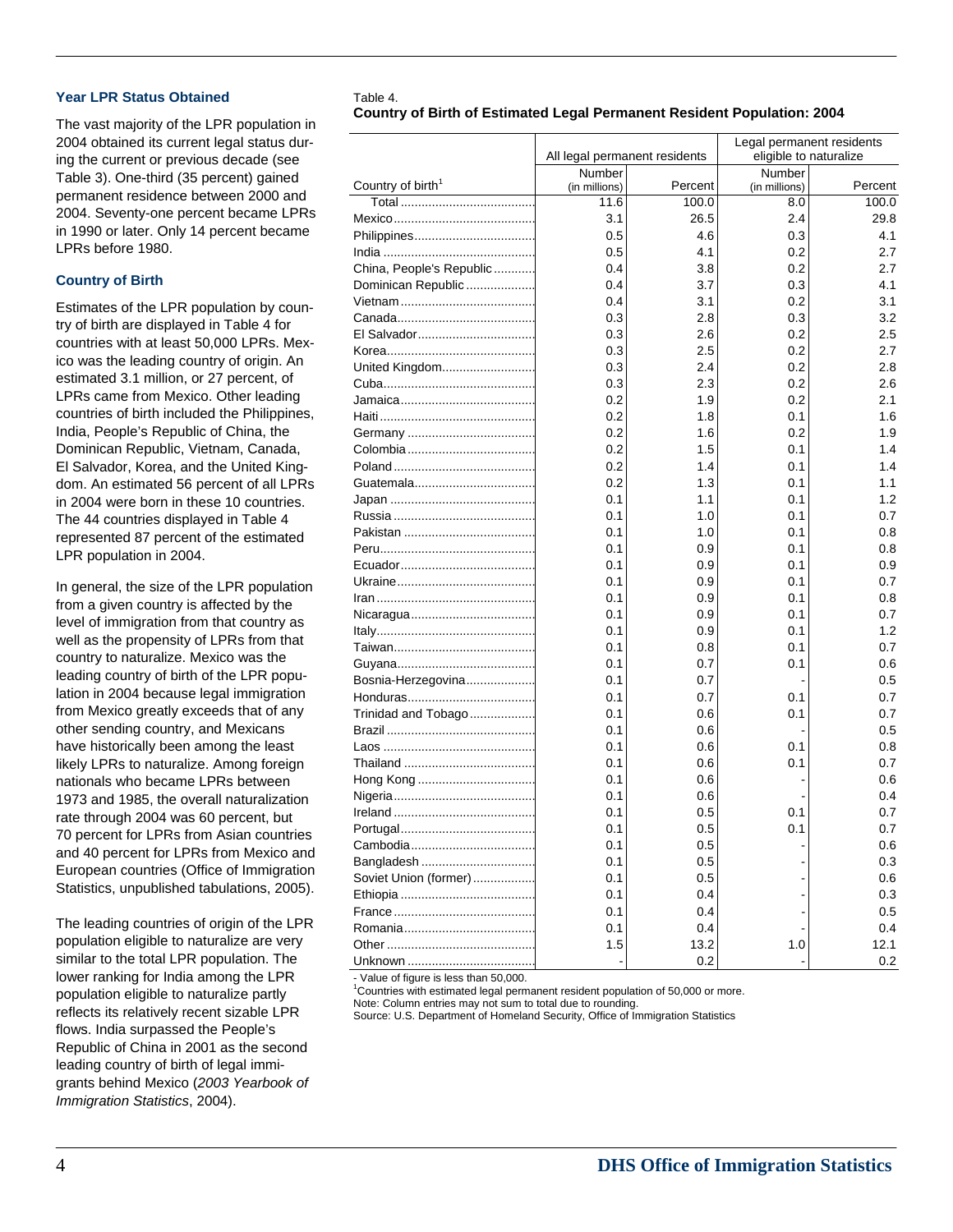Large numbers of Indian LPRs have Table 5. either not met or just met the residency requirement for naturalization.

### **State of Residence**

The data in Table 5 show the estimated LPR population by state of residence in 2004 for states with an estimated 50,000 or more LPRs. Because the data for most of the population are based on residence at the time LPR status was obtained, the relative rankings for most states are probably more accurate than the actual population estimates by state.

California and New York were the leading states of residence of the estimated LPR population in 2004. An estimated 3.3 million (29 percent) lived in California and 1.5 million (13 percent) lived in New York. Other leading states of residence of LPRs included Texas, Florida, New Jersey, and Illinois. These six states represented 68 percent of the total LPR population in 2004. The top 10 states, which also include Massachusetts, Washington, Virginia, and Maryland, accounted for 77 percent of the LPR population. The top states of residence of the estimated LPR population and population eligible to naturalize were generally the same.

# **NEXT STEPS**

Estimates of the LPR population and the LPR population eligible to naturalize are updated annually by the Office of Immigration Statistics. The assumptions underlying the estimates will be re-evaluated and revised as appropriate.

 $\bullet$   $\bullet$   $\bullet$ 

# **REFERENCES**

Ahmed, Bashir and J. Gregory Robinson, 1994. "Estimates of Emigration of the Foreign-Born Population: 1980-1990." Technical Working Paper No. 9, U.S. Bureau of the Census, Washington, DC, http://www.census.gov/population/www/ documentation/twps0009/twps0009.html.

Hoefer, Michael D., 1996. "State Population Estimates: Legal Permanent Residents and Aliens Eligible to Apply for Naturalization", U.S. Immigration and Naturalization Service, Washington, DC,

**State of Residence of Estimated Legal Permanent Resident Population: 2004** 

|                                 | All legal permanent residents |         | Legal permanent residents<br>eligible to naturalize |         |
|---------------------------------|-------------------------------|---------|-----------------------------------------------------|---------|
|                                 | <b>Number</b>                 |         | <b>Number</b>                                       |         |
| State of residence <sup>1</sup> | (in millions)                 | Percent | (in millions)                                       | Percent |
|                                 | 11.6                          | 100.0   | 8.0                                                 | 100.0   |
|                                 | 3.3                           | 28.5    | 2.3                                                 | 29.3    |
|                                 | 1.5                           | 12.9    | 1.1                                                 | 13.6    |
|                                 | 1.1                           | 9.4     | 0.8                                                 | 9.9     |
|                                 | 0.9                           | 8.1     | 0.6                                                 | 7.8     |
|                                 | 0.6                           | 4.8     | 0.4                                                 | 4.4     |
|                                 | 0.5                           | 4.6     | 0.4                                                 | 4.6     |
| Massachusetts                   | 0.3                           | 2.6     | 0.2                                                 | 2.5     |
|                                 | 0.2                           | 2.0     | 0.2                                                 | 2.0     |
|                                 | 0.2                           | 2.0     | 0.1                                                 | 1.7     |
|                                 | 0.2                           | 1.8     | 0.1                                                 | 1.6     |
|                                 | 0.2                           | 1.8     | 0.1                                                 | 1.7     |
|                                 | 0.2                           | 1.7     | 0.1                                                 | 1.6     |
|                                 | 0.2                           | 1.7     | 0.1                                                 | 1.8     |
|                                 | 0.2                           | 1.4     | 0.1                                                 | 1.2     |
|                                 | 0.1                           | 1.1     | 0.1                                                 | 1.1     |
|                                 | 0.1                           | 1.1     | 0.1                                                 | 1.1     |
|                                 | 0.1                           | 1.0     | 0.1                                                 | 0.9     |
| North Carolina                  | 0.1                           | 0.9     | 0.1                                                 | 0.8     |
|                                 | 0.1                           | 0.9     | 0.1                                                 | 0.9     |
|                                 | 0.1                           | 0.9     | 0.1                                                 | 0.7     |
|                                 | 0.1                           | 0.8     | 0.1                                                 | 0.9     |
|                                 | 0.1                           | 0.8     | 0.1                                                 | 0.8     |
|                                 | 0.1                           | 0.6     | 0.1                                                 | 0.8     |
|                                 | 0.1                           | 0.5     |                                                     | 0.5     |
|                                 | 0.1                           | 0.5     |                                                     | 0.5     |
| New Mexico                      | 0.1                           | 0.5     |                                                     | 0.6     |
|                                 | 0.1                           | 0.5     |                                                     | 0.4     |
|                                 | 0.7                           | 5.9     | 0.5                                                 | 5.7     |
|                                 | 0.1                           | 0.6     | 0.1                                                 | 0.8     |

Value of figure is less than  $50,000$ .

States with estimated legal permanent resident population of 50,000 or more.

Note: Column entries may not sum to total due to rounding.

Source: U.S. Department of Homeland Security, Office of Immigration Statistics

http://uscis.gov/graphics/shared/aboutus/ statistics/lprest.htm.

Mulder, Tammany J., Betsy Guzmán, and Angela Brittingham, 2002. "Evaluating Components of International Migration: Foreign Born Emigrants." Population Division Working Paper No. 62, U.S. Bureau of the Census, Washington, DC, http://www.census.gov/population/ documentation/twps0062/twps0062.pdf.

National Center for Health Statistics, 1997. U.S. Decennial Life Tables for 1989-91, Vol. 1, No. 1. Hyattsville, Maryland, U.S. Government Printing Office.

Passel, Jeffrey S. and Rebecca L. Clark, 1998. "Immigrants in New York: Their

Legal Status, Income and Taxes." Urban Institute, Washington, DC.

Passel, Jeffrey S., Jennifer Van Hook, and Frank D. Bean, 2004. "Estimates of the Legal and Unauthorized Foreign-Born Population for the United States and Selected States, Based on Census 2000," report to the Census Bureau, June 1, http://www.sabresys.com/whitepapers/ EMS\_Deliverable\_1\_020305.pdf.

Rytina, Nancy, 2004. "Estimates of the Legal Permanent Resident Population and Population Eligible to Naturalize in 2002." Office of Immigration Statistics, U.S. Department of Homeland Security, http://uscis.gov/graphics/shared/statistics/ publications/lprest2002.pdf.